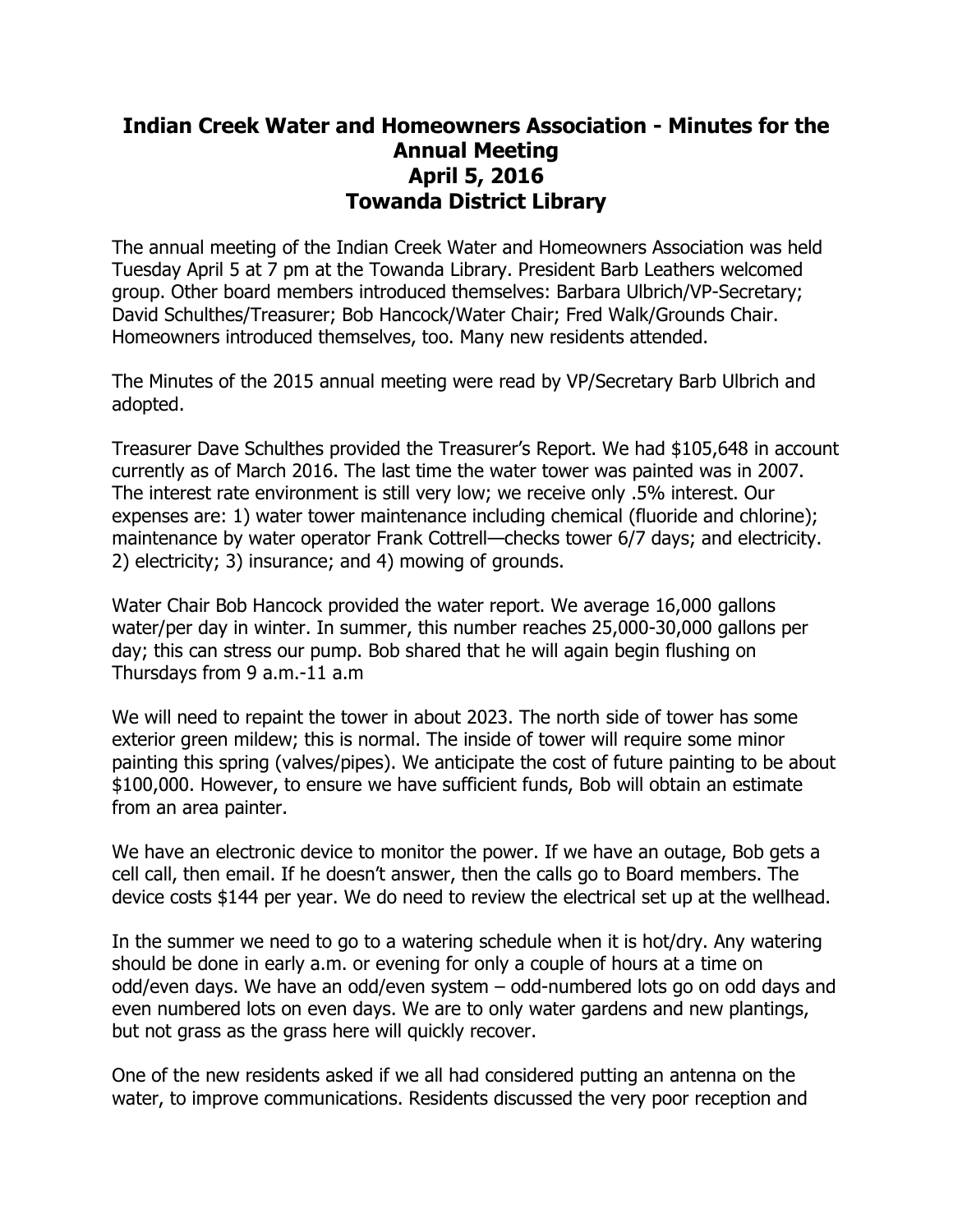service by Frontier. If service goes completely down, Tommie Crouthamel reminded the group that Towanda Library has Mediacom and is available.

Fred Walk gave the Grounds report. Our grounds need fairly constant maintenance. We had a successful fall workday – 25 neighbors came out. We tackled invasive species including honeysuckle. Our trails require constant maintenance because the fairly regular flooding wreaks havoc on the trails. We have a new trail on the northeast side of bridge. April 30 is the spring work day. We have a tractor for the subdivision. Homeowners may use it but must replace the diesel fuel (or cost of fuel). If the tractor is allowed to run out, it is very difficult to restart. We put up split rail fence at entry to common area leading to well. Some Grounds volunteers put up a picnic table down by bridge. It almost floated away, so it made sense to chain it to a tree. Indian Creek subdivision adopted 2 mile stretch of main road extending from our subdivision to I-55 that we clean up. We'll do this on the 30th.

Barb Ulbrich gave a short Secretary report. Thank you to Kathy Dumler and Ron Metz for doing the newsletter. We had a well attended fall picnic and we are looking for spring event, perhaps a group walk.

We discussed burning guidelines. There had been an issue with a smoldering burn pile in the common area. There was dumping of construction items such as shingles and other objects in the common area beyond the well road. Constructing the split rail fence near the bridge and putting up signs helped remind folks that dumping is not allowed. Some residents voiced concern over burning because it causes issues  $-1$ ) smoke inhalation/health/asthma concerns; 2) noxious smell in air; 3) possibility of uncontained fire. We have no hydrants in case of fire.

There was a long discussion about the problem. We discussed "Huglekultur" - it encourages tree decomposition. We also discussing chipping and not burning. If we allow brush/grass clippings to be spread around the common area, a flood could then carry them away and accumulate and clog areas. If we allow dumping on the common area, we as a subdivision need to manage it. One burn per year would be preferable in the common area. If residents burn on their lots, we need to keep in mind the conditions and not let leaves smolder; be mindful of neighbors w/ health issues. Smoke doesn't go away, it goes somewhere and it could go into your neighbors' homes.

We discussed replacing the subdivision sign at the south entrance and possibly having a sign made for the north entrance. A Sign Committee has looked into this. We clearly need to replace the subdivision sign because it's rotting. Cost estimate is \$2500. If we add a North entrance sign, this will cost another approximately \$2000. There was general support for a second sign and no one spoke against a second sign. Some wondered why we don't already have a second sign!